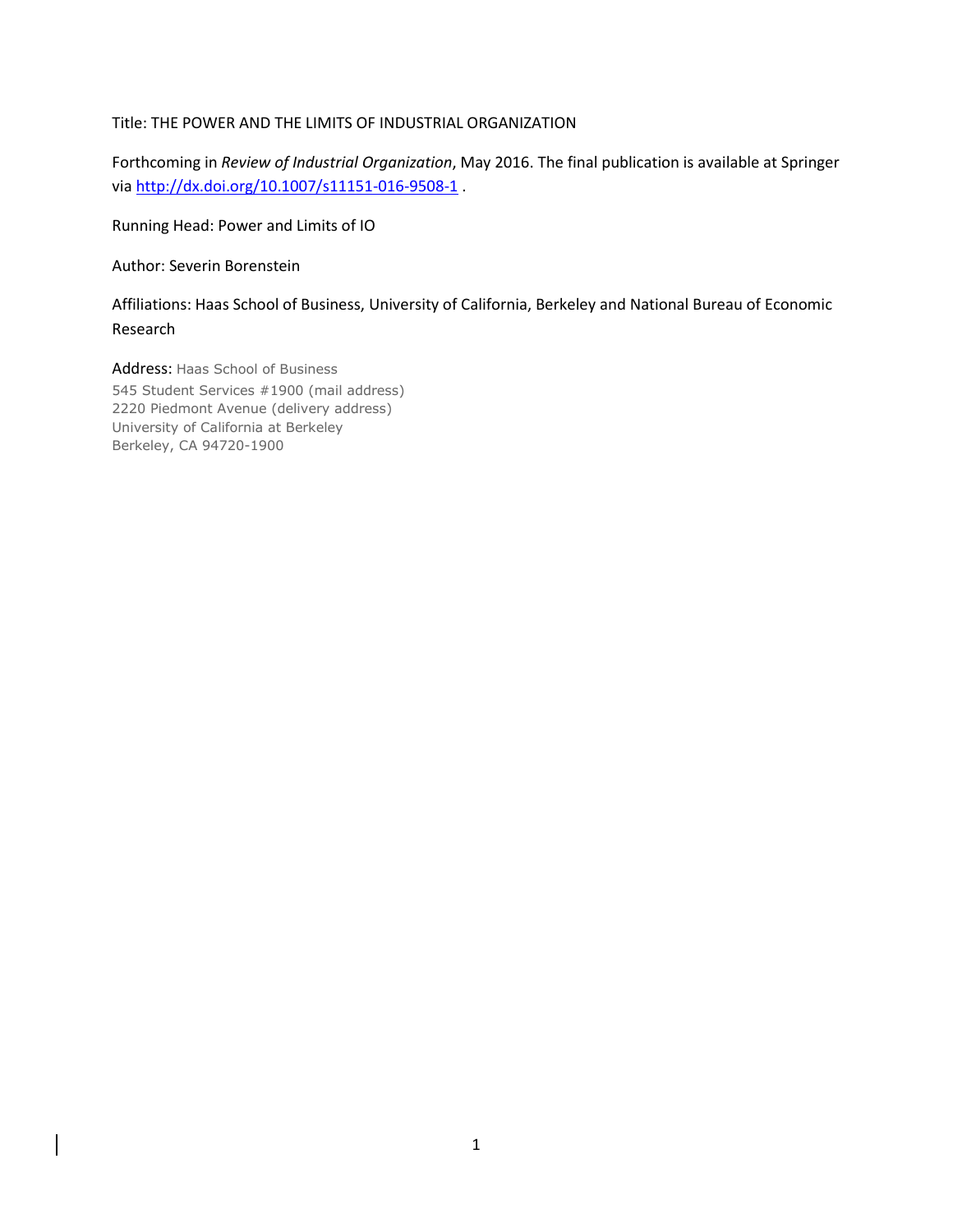Abstract: In the last few decades, mainstream industrial organization has developed very powerful tools for analyzing firm behavior within a fairly narrow framework. In this essay, I argue that while these tools are important, their development has crowded out other important aspects of firm behavior from the mainstream of IO. I conclude that in order to continue to grow the power of IO to predict firm behavior, the field will need to embrace aspects of firms that have moved away from IO in recent years, including innovation, boundaries of the firm, regulation, managerial incentives and decision biases, and others.

Keywords: Boundaries of the Firm, Innovation, Managerial Bias, Oligopoly, Regulation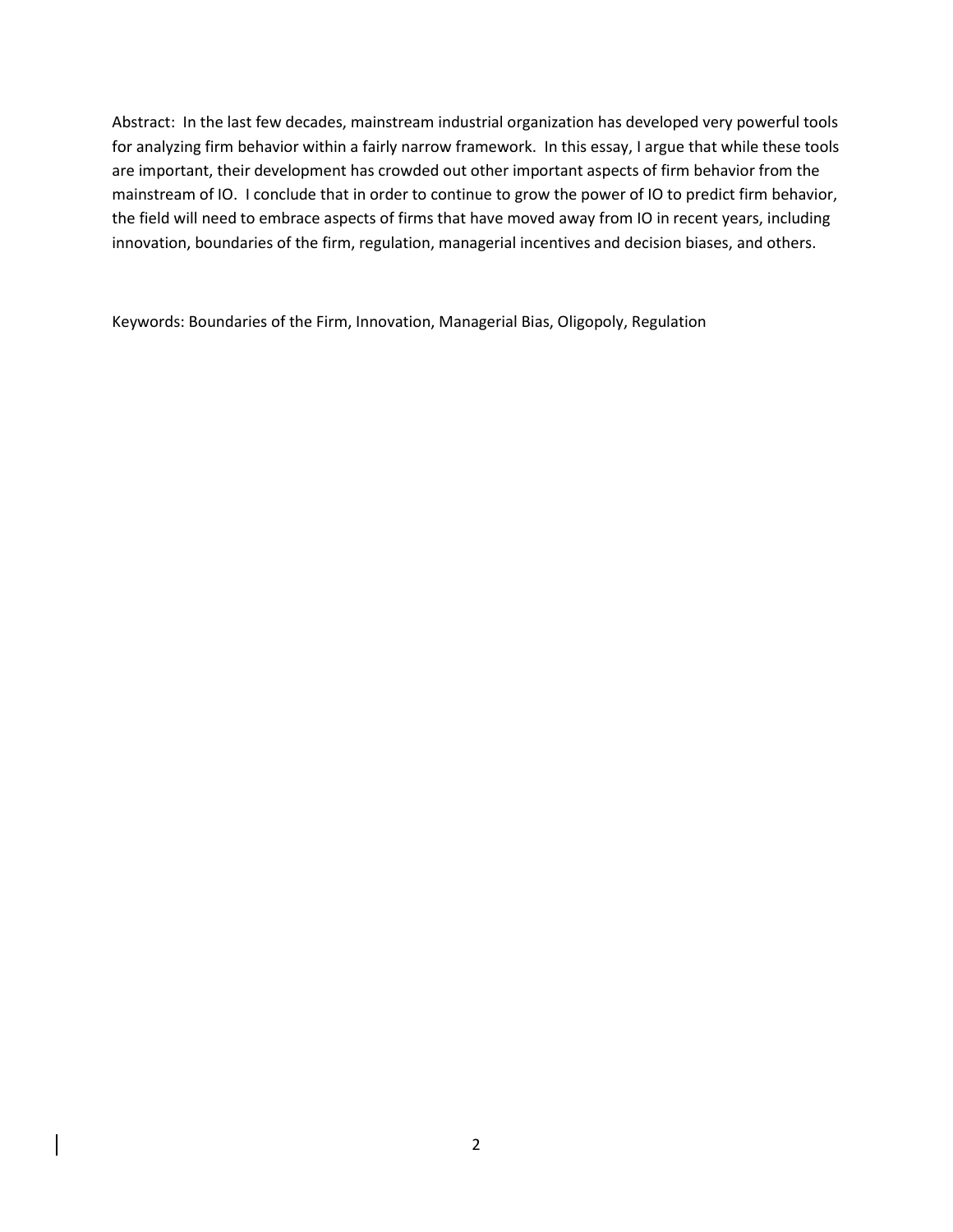I am very honored to be named the 17<sup>th</sup> distinguished fellow of the Industrial Organization Society.<sup>1</sup> The 16 previous fellows include two Nobel Prize winners -- my Berkeley colleague, Oliver Williamson, in 2005 and my colleague in graduate school, Jean Tirole, in 2014 -- and my dissertation advisors Dick Schmalensee and Paul Joskow, as well as my close friend since grad school, Carl Shapiro. This is daunting company to find myself in.

Being told of this honor led me to once again reflect on the field of Industrial Organization, and where it sits in economics. About 10 years ago, feeling a bit frustrated with my own research, and inspired by a discussion with my long-time friend and collaborator, Nancy Rose, I started asking myself what are the big questions of Industrial Organization. Then, at a few different IO conferences, I asked others -- from junior to very senior faculty, and across the spectrum of theorists and empiricists.

The answers I got suggested that there is a diversity of views on whether our field should be primarily descriptive or prescriptive, but the focus of both types of responses still fell under the broad theme of "how do we model firm behavior?" as an input to "when might government intervention improve outcomes?"

In addressing these questions, I think the tools of what today is mainstream IO are very powerful, yet at the same time humblingly incomplete. I emphasize the mainstream tools, because there are talented researchers working in areas that were once considered part of IO -- such as innovation, boundaries of the firm, regulation, financing constraints from imperfect capital markets, and managerial incentives and decision biases, among others -- but over the last few decades have become less integrated with IO. Instead, the focus in IO has increasingly been on modeling oligopoly interactions under a fairly narrow set of assumptions that exclude other drivers of firm behavior.

My current view of mainstream IO may be best described with an analogy from econometrics: I still think those tools have highly significant coefficients in describing the activities of firms, but over the years the "R-squared" I attribute to them has declined. Such "IO effects" matter, but in all the complexity of intrafirm and interfirm dynamics, focusing only on these effects does not yield great predictions. As a result, I've become more restrained in my claims about what mainstream IO can teach us about the world.

Maybe it is part of the normal lifecycle of an academic to realize gradually that one's own narrow interest isn't the only thing that makes the world go round, but that has certainly been my experience. While I find that disappointing, recognizing it has pushed me to think more broadly, to be more interdisciplinary, or at least "inter-fieldinary." That sort of work is riskier, but I also think that it's where the big gains will come in the future. I make no claim to big gains in my own research, but it has led me to new and interesting areas.

 $\overline{\phantom{a}}$ 

<sup>&</sup>lt;sup>1</sup> This essay is based on my Keynote Address at the 13th Annual International Industrial Organization Conference, Boston, MA, April 25, 2015.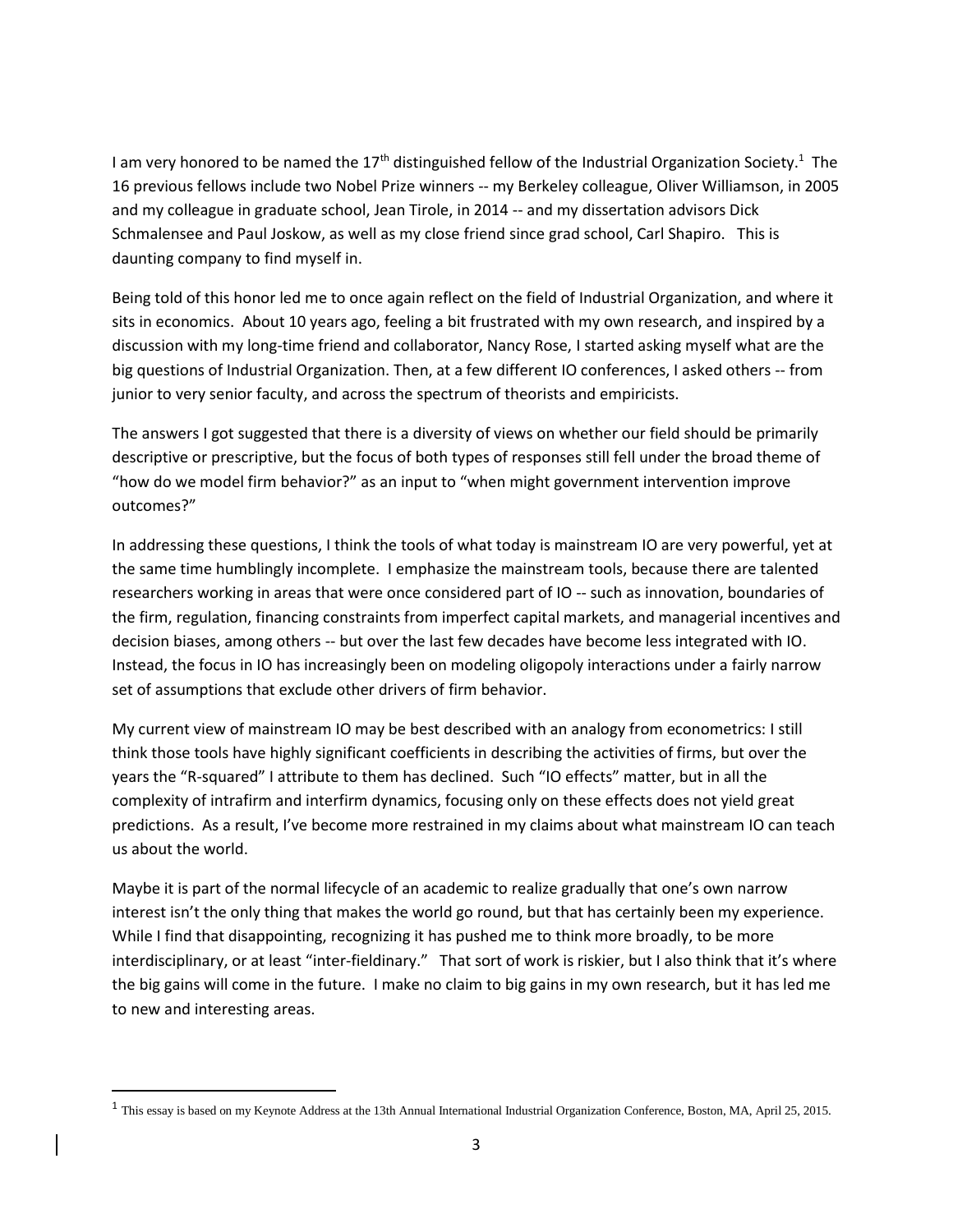Much of my own work has been in energy, which is where I want to focus to illustrate my points. Energy markets have been so attractive to me in part because they are relatively simple: in many cases just commodity markets, though often with firms that are large enough to behave strategically. That's not to say there aren't some complexities, but there is much less of the product differentiation, reputation, advertising, branding, and related issues that come up in many other industries. I would argue that this is where the application of the core IO ideas is most straightforward.

Of course, as in all scientific study, the real test of the tools of IO is their predictive power. Can they tell us what will happen in the future? Can they predict "out-of-sample"?

The deregulation of electricity markets in the late 1990s illustrates both the strengths and the limits of mainstream IO analysis. Work that Jim Bushnell and I did in the couple of years prior to the 1998 opening of the California electricity market used a Cournot-Nash equilibrium model to conclude that even firms with relatively small market share could exercise substantial market power.<sup>2</sup> That work, and a related paper, Borenstein et al. (1999), showed that traditional concentration measures -- including the US Department of Justice merger guidelines on which the Federal Energy Regulatory Commission was basing its policy -- were likely to understate substantially the risk of significant market power.

While there is not completely unanimous agreement that market power played a large role in the 2000- 2001 California electricity crisis, my own reading of the ex post analyses is that they support our predictions quite compellingly.<sup>3</sup> Still, there were many aspects of the California electricity market -both prior to and during the crisis -- that did not fall in line with standard IO analysis. And similar issues have arisen in other electricity markets.

For example, prior to the electricity crisis, many California sellers that appeared to lack market power were bidding into the uniform-price wholesale electricity auction at prices that were substantially above any plausible measure of their marginal costs. The explanation that we heard more than once from generators was that they needed to bid above marginal cost in order to recover their fixed costs. It is tempting to dismiss statements so at odds with economic incentives as disingenuous; but for many firms and in many of the bidding hours, there does not seem to be any explanation that is well grounded in economic optimization.

A very similar puzzle has been presented and analyzed rigorously in a different electricity market setting by Hortacsu & Puller (2008). They show that many electricity suppliers in the Texas market leave substantial money on the table through departures from optimal bidding. Some have tried to defend the virtue of IO analysis by pointing out that Hortacsu & Puller find fewer large firms making egregious errors. Still, some of the large firms seem to be far from efficient bidding, and there are numerous smaller firms missing out on more than \$1000 per hour, appearing to make it well worth learning more

l

<sup>&</sup>lt;sup>2</sup> The paper, Borenstein & Bushnell (1999), was first presented at a conference in March 1997, a year before the deregulated California market opened. An earlier paper, Borenstein et al. (1996), laid out the theoretical application of a Cournot equilibrium analysis to electricity markets.

<sup>&</sup>lt;sup>3</sup> See Borenstein, et al. (2002), Joskow and Kahn (2002), and Puller (2007). For opposing views, see Harvey & Hogan (2001) and Sweeney (2002).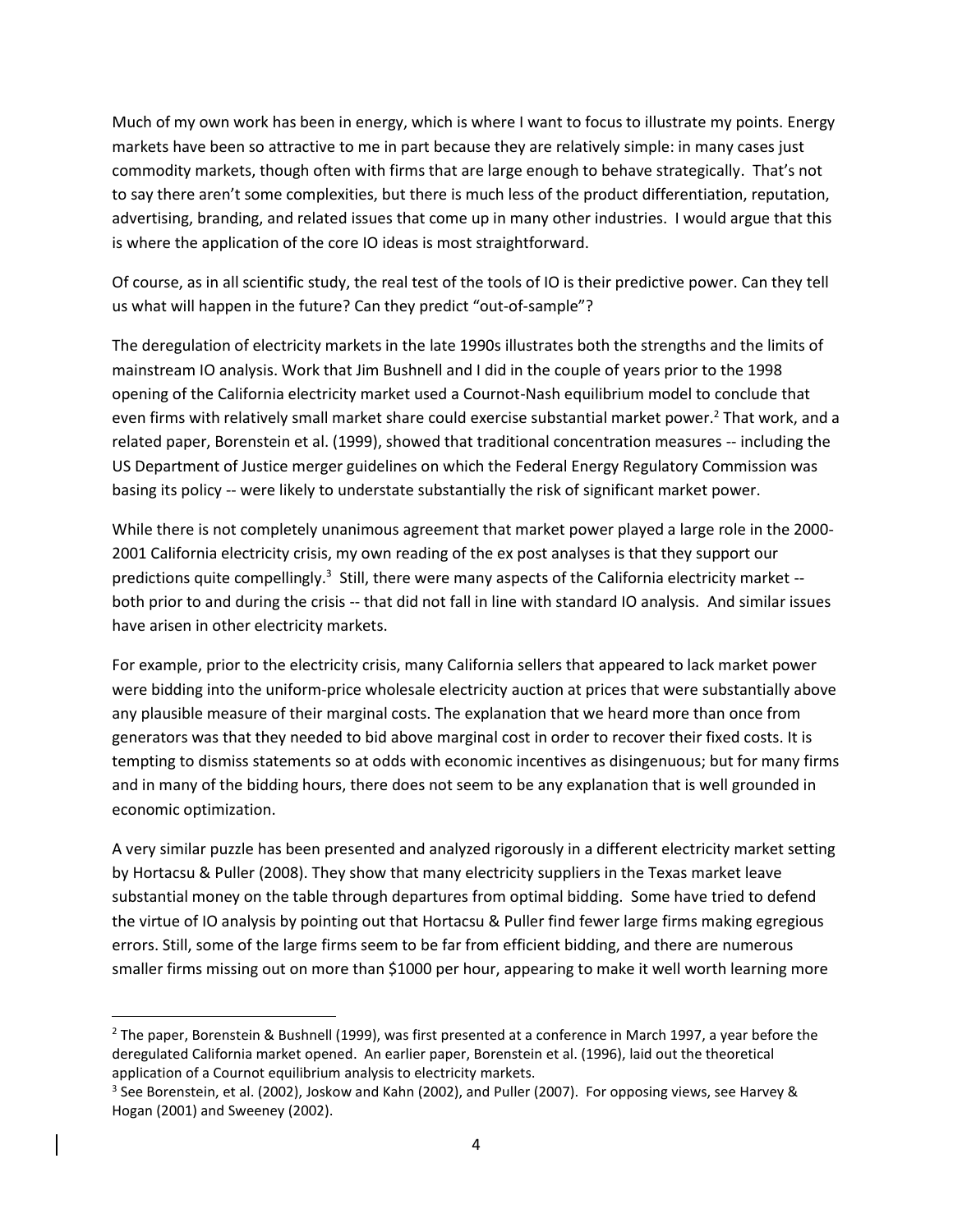economics. Are these firms just confused, or are they optimizing in an environment that is more complex than the simple oligopoly IO model would suggest?

When firm behavior departs from simple IO-model predictions, a common response is that time will weed out the less capable firms, so model predictions will become more accurate. While there is surely something to this argument, I don't think that the body of empirical work suggests that IO analysis explains the behavior of even long-lived firms particularly well. There are plenty of examples of anomalous behavior among firms and industries that have been around for decades. Again, that's not necessarily because IO analysis is incorrect, but because it is focusing on a rather narrow aspect of what drives firm behavior.

The low R-squared of mainstream IO is in part just a result of the fact that firms are complex organisms with much more going on than competitive strategy, or even economics. Anyone who has ever worked inside a large organization, including a university,<sup>4</sup> knows that economic incentives often are not the only, or even the best, lens for understanding the actions of the organization as a whole.

But it is also, I believe, a result of the recent tilt in IO to model something -- anything -- rigorously and precisely with the tools of mainstream IO, even if it is only a small slice of the picture. That approach can no doubt contribute real insights; but many aspects of firm behavior are likely to be overlooked. As IO has increasingly ceded analysis of the boundaries of the firm, managerial incentives and decision biases, innovation and the rest to other fields, both IO and the analysis of firms have suffered.

That is not to say that the standard tools of IO (and price theory) aren't the ones that we should reach for first in many circumstances. Besides the analysis of market power in electricity markets, other examples from energy markets that the standard tools of IO help explain include:

- why gasoline price ceilings in Georgia after Hurricane Katrina and in New Jersey after Hurricane Sandy led to shortages and queueing;
- why subsidized renewable electricity generation from zero-marginal-cost sources like wind and solar will reduce average wholesale electricity prices, which will also reduce investment in conventional generation that is needed to balance the electrical grid every second;
- why capacity-constrained pipelines that carry crude oil from the Midwest to the Gulf Coast starting in 2011 led to lower crude prices in the Midwest, but not lower gasoline prices, because pipelines that carry gasoline between the Midwest and Gulf Coast remained unconstrained;<sup>5</sup>
- why Saudi Arabia's decision to continue aggressive crude oil production as prices fell in 2014 may have worked out well for them if the supply curve from fracking and other unconventional - - and price-taking -- sources were highly elastic around \$60-\$70 per barrel as many observers thought, but instead helped create a crash when the unconventional producers were able to continue to innovate and drive their costs much lower. (Mainstream IO tools, however, are not

l

<sup>4</sup> And any economist who has become a Dean.

<sup>&</sup>lt;sup>5</sup> See Borenstein & Kellogg (2014).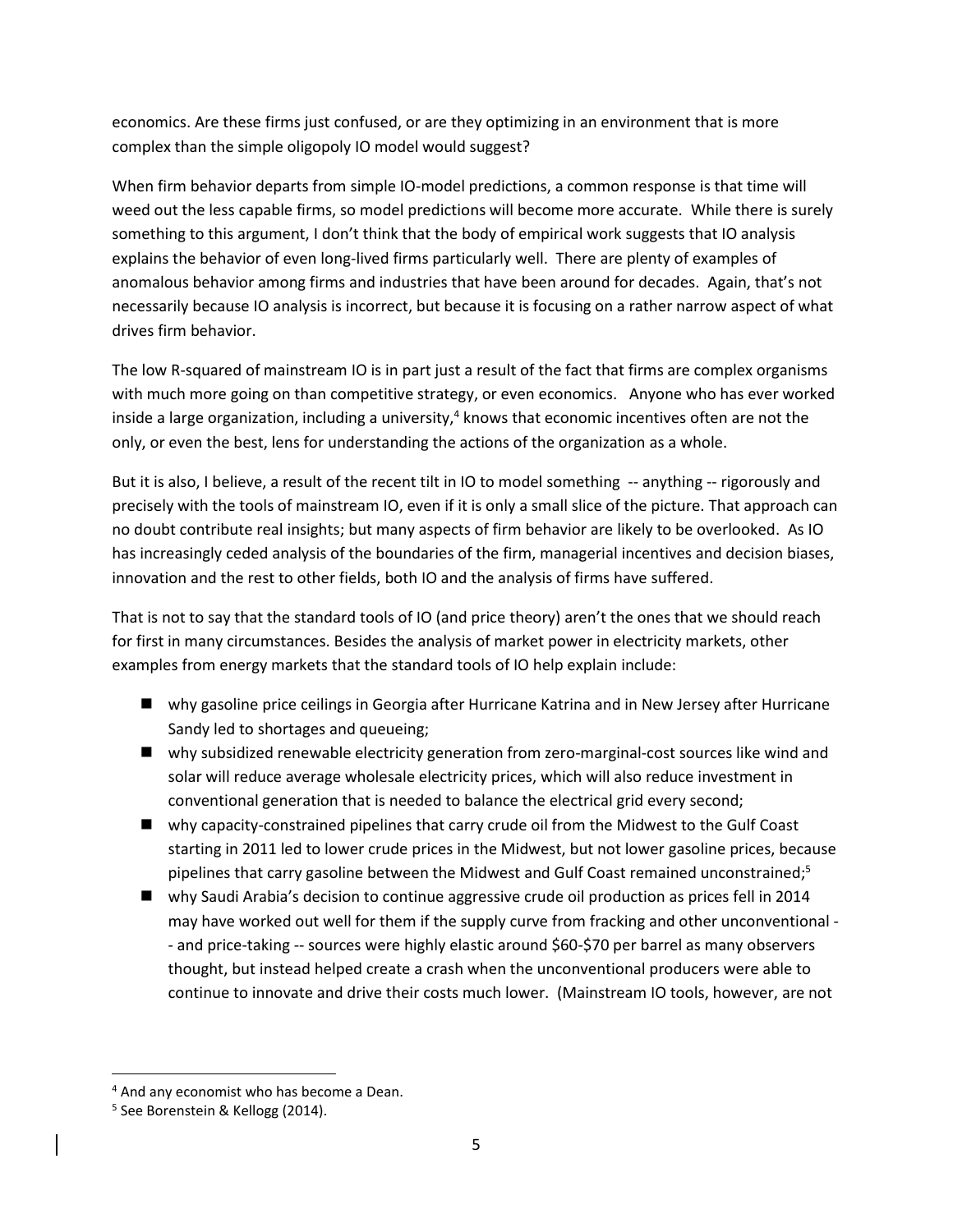much help in explaining why fracking innovation seems to have accelerated as the price of crude fell. $^6)$ 

Similar examples certainly exist in other industries, though perhaps energy presents some of the cleanest cases, because of the relative homogeneity of products. While these sorts of applications are heartwarming to the IO economist, one can draw nearly daily examples of puzzling behavior from the *Wall Street Journal*, *Financial Times*, *Bloomberg*, and other business publications, not to mention the trade press in major industries, where the economic thinking on which we rely seems to play a secondary role to regulatory strategy, pressures from financial markets, and managerial overconfidence. Just read the ex ante justifications for many mergers, as well as the post mortem on why they have not worked out as well as planned.

So what can IO economists do to increase the field's R-squared? I think the big gains in the next decade will come much more from broadening than from deepening: from combining an IO approach with thinking about firm behavior that is outside the narrow IO box. Of course, some economists are already doing this, but I think it is especially important now to expand the IO tent. Two directions that I think are particularly important – and, not coincidentally, particularly likely to push IO economists outside their comfort zone -- are behavioral economics and innovation.

The responses of firms to the behavioral biases of consumers is a growing topic within  $IO^7$  but when we talk about large companies it is still common to hear behavioral economics dismissed. Yet, when I talk to my former MBA students about managing in the constantly changing environments they face, it's clear that there is a lot of rule-of-thumb and go-with-the-gut decision making. And then add in managerial overconfidence and incentive-distorting compensation, as documented in the corporate finance literature.<sup>8</sup> Without taking on the important roles that imperfect decision-making processes play in firms – even if they are just random errors and especially if they are systematic biases – I think IO hits a low ceiling on its R-squared.

Innovation is what makes companies successful. I don't just mean inventing new products but also inventing new processes, pricing, and business models, including innovations in firm boundaries. Even price-taking firms can earn extraordinary profits through innovation, as the fracking revolution in hydrocarbons has made so clear over the last decade. Also in the last decade, many Internet firms have built entire businesses around "customer acquisition," essentially figuring out how a customer can be contacted without incurring a digital door slam. Then they have had to figure out how to "monetize" those acquired customers. And, of course, online sellers have led the innovative use of "big data" to improve all dimensions of their operations. Eventually, such increased sophistication might make mainstream IO tools more valuable again, but it is hard to imagine that IO's R-squared will even be able

l

<sup>&</sup>lt;sup>6</sup> IO reasoning does suggest the reverse causality explanation: that cost reductions in fracking during 2015 were the cause of continued crude oil price declines. But those same tools suggest looking at production quantity data, which don't really support that hypothesis.

<sup>&</sup>lt;sup>7</sup> See Grubb (2015) and the other articles in that issue of the RIO.

<sup>&</sup>lt;sup>8</sup> See Malmendier & Tate (2015) on overconfidence, Murphy (2013) on incentive-distorting compensation.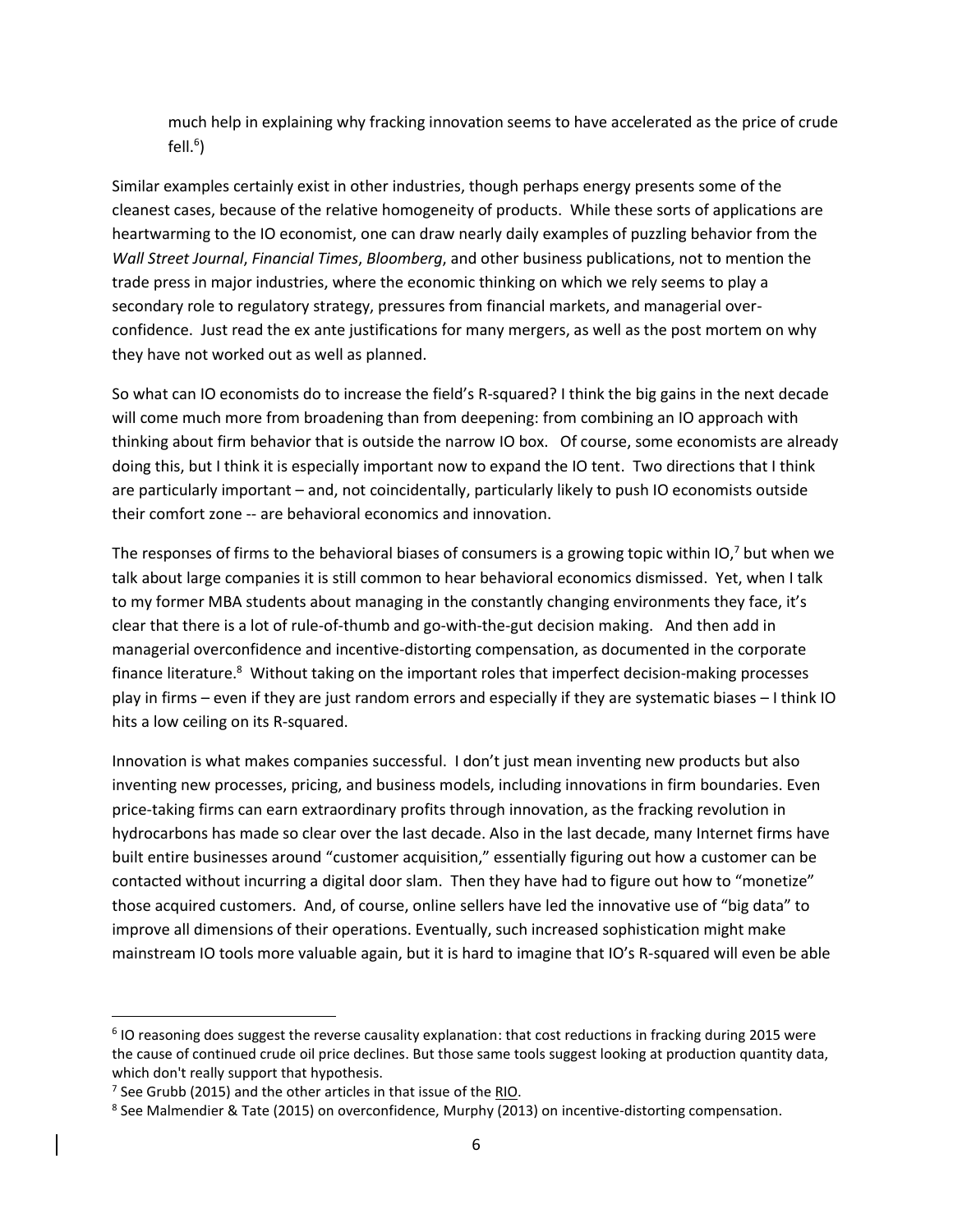to hold steady over the next decade if its boundaries aren't expanded to give innovation a more central role.

Broadening IO will be more difficult and frustrating than will deepening it. Broadening will require a tolerance for less precise presentation of some ideas, at least at first, while we work out how they can be rigorously modeled and tested. But broadening is also what will continue to grow the IO toolbox in ways that increase its R-squared and thereby its value to society.

## ACKNOWLEDGEMENTS

I thank innumerable colleagues who have shaped my thinking about industrial organization without suggesting that any of them agree with the opinions I have expressed in this essay. I'm especially grateful for hours of valuable discussions with Jim Bushnell, Joe Farrell, Ryan Kellogg, Chris Knittel, Nancy Rose, and Carl Shapiro. I have no conflicts of interest that relate to this research.

## REFERENCES

Borenstein, S., Bushnell, J.B., Kahn, E., & Stoft, S. (1996). Market Power in California Electric Markets. Utilities Policy, 5(3/4), 219-236.

Borenstein S., & Bushnell, J.B. (1999). An Empirical Analysis of Market Power in a Deregulated California Electricity Market. Journal of Industrial Economics, 47(3), 285-323.

Borenstein, S., Bushnell, J. B., & Knittel, C.R. (1999). Market Power in Electricity Markets: Beyond Concentration Measures. Energy Journal, 20(4), 65-88.

Borenstein, S., Bushnell, J.B., & Wolak, F.A. (2002). Measuring Market Inefficiencies in California's Restructured Wholesale Electricity Market. American Economic Review, 92(5), 1376-1405.

Borenstein, S., & Kellogg R. (2014). The Incidence of an Oil Glut: Who Benefits from Cheap Crude Oil in the Midwest? Energy Journal, 35(1), 15-33.

Harvey, S.M., & Hogan, W.W. (2001). Further Analysis of the Exercise of Market Power in the California Electricity Market. Retrieved February 21, 2016 from Harvard Kennedy School of Government web site: http://www.hks.harvard.edu/fs/whogan/

Grubb, M.D. (2015). Behavioral Consumers in Industrial Organization: An Overview. Review of Industrial Organization, 47(3), 247-258.

Hortacsu, A. & Puller, S. (2008). Understanding Strategic Bidding in Multi-Unit Auctions: A Case Study of the Texas Electricity Spot Market. RAND Journal of Economics, 39(1), 86-114.